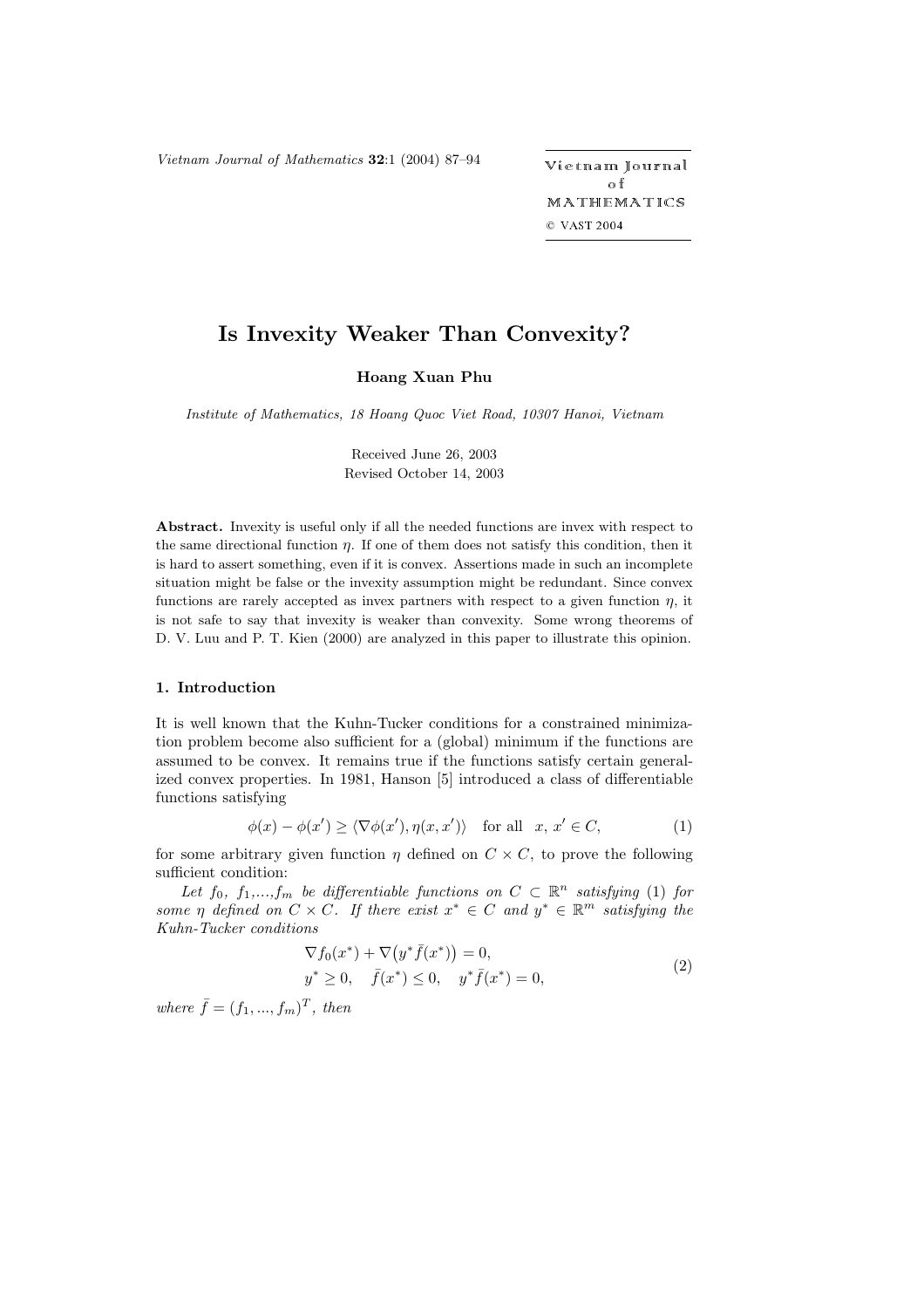$$
f_0(x^*) = \min\{f_0(x) : x \in C, \ \bar{f}(x) \le 0\}.
$$

Functions satisfying (1) are called *invex* by Craven [1]. Although its proof is not longer than the theorem, Hanson's result is interesting enough to initiate a lively research direction concerned with invexity and its generalizations. Many papers have been published, but not all of them are eligible.

Since every convex function is invex with respect to  $\eta(x, x') = x - x'$ , invexity<br>wave considered as a generalization of convexity. One even says that invexity is always considered as a generalization of convexity. One even says that invexity is much weaker than convexity. This is only partially true. In fact, it is senseless to discuss invexity without mentioning the function  $\eta$ . After fixing the function  $\eta$ , the class of invex functions with respect to this  $\eta$  is not as large as one used to believe. Especially, convex functions are often not invex with respect to  $\eta$  if  $\eta(x, x') \neq x - x'$ . From this point of view, invexity is not weaker than convexity, and convexity is not stronger than invexity. If this simple fact is always well and convexity is not stronger than invexity. If this simple fact is always well understood, then some errors can be avoided.

A more detailed explanation on the fact just mentioned is given in Sec. 2. For illustration, some errors made in [7] are analyzed in Secs. 3 and 4.

### **2. Convexity as a Rarely Accepted Member of Invexity**

Let

$$
\varphi(x) = x_1 - x_2^2, \quad \psi(x) = -x_1, \quad x = (x_1, x_2) \in \mathbb{R}^2.
$$
\n(3)

These functions are continuously differentiable on  $\mathbb{R}^2$  and  $\nabla \varphi(x) = (1, -2x_2)$ and  $\nabla \psi(x) = (-1, 0)$ . For

$$
\eta(x, y) = x - y + r(x, y), \quad r(x, y) = (-(x_2 - y_2)^2, 0), \tag{4}
$$

for all  $x = (x_1, x_2) \in \mathbb{R}^2$  and  $y = (y_1, y_2) \in \mathbb{R}^2$ , we have

$$
\langle \nabla \varphi(y), \eta(x, y) \rangle = x_1 - y_1 - (x_2 - y_2)^2 - 2y_2(x_2 - y_2)
$$
  
=  $x_1 - y_1 - x_2^2 + y_2^2$   
=  $\varphi(x) - \varphi(y)$ ,

which implies that both  $\varphi$  and  $-\varphi$  are invex on  $\mathbb{R}^2$  with respect to  $\eta$ .

Let us consider the problems

(P<sub>1</sub>) minimize  $\varphi(x)$ , subject to  $\psi(x) \leq 0$ , and  $(P_2)$  minimize  $\psi(x)$ , subject to  $\varphi(x) \leq 0$ .

For 
$$
x^* = (0,0) \in \mathbb{R}^2
$$
, we have  $\varphi(x^*) = \psi(x^*) = 0$  and  
\n
$$
\nabla \varphi(x^*) + \nabla \psi(x^*) = (1,0) + (-1,0) = (0,0).
$$

Thus, for 
$$
y^* = 1
$$
, the Kuhn-Tucker conditions (2) are satisfied for both problems.  
Since  $\varphi(x^*) = 0$  and  $\varphi(x) = -x^2 < 0$  for all  $x \in \mathbb{R}^2$  satisfying  $\psi(x) = -x$ .

Since  $\varphi(x^*) = 0$  and  $\varphi(x) = -x_2^2 < 0$  for all  $x \in \mathbb{R}^2$  satisfying  $\psi(x) = -x_1 =$ <br>od  $x \neq x^*$  x<sup>\*</sup> is not a local minimizer of Problem (*P*,) 0 and  $x \neq x^*$ ,  $x^*$  is not a local minimizer of Problem  $(P_1)$ .

Since  $\psi(x^*) = 0$  and  $\psi(x) = -x_1 < 0$  for all  $x \in \mathbb{R}^2$  satisfying  $\varphi(x) =$  $x_1 - x_2^2 = 0$  and  $x \neq x^*$ ,  $x^*$  is not a local minimizer of Problem  $(P_2)$ .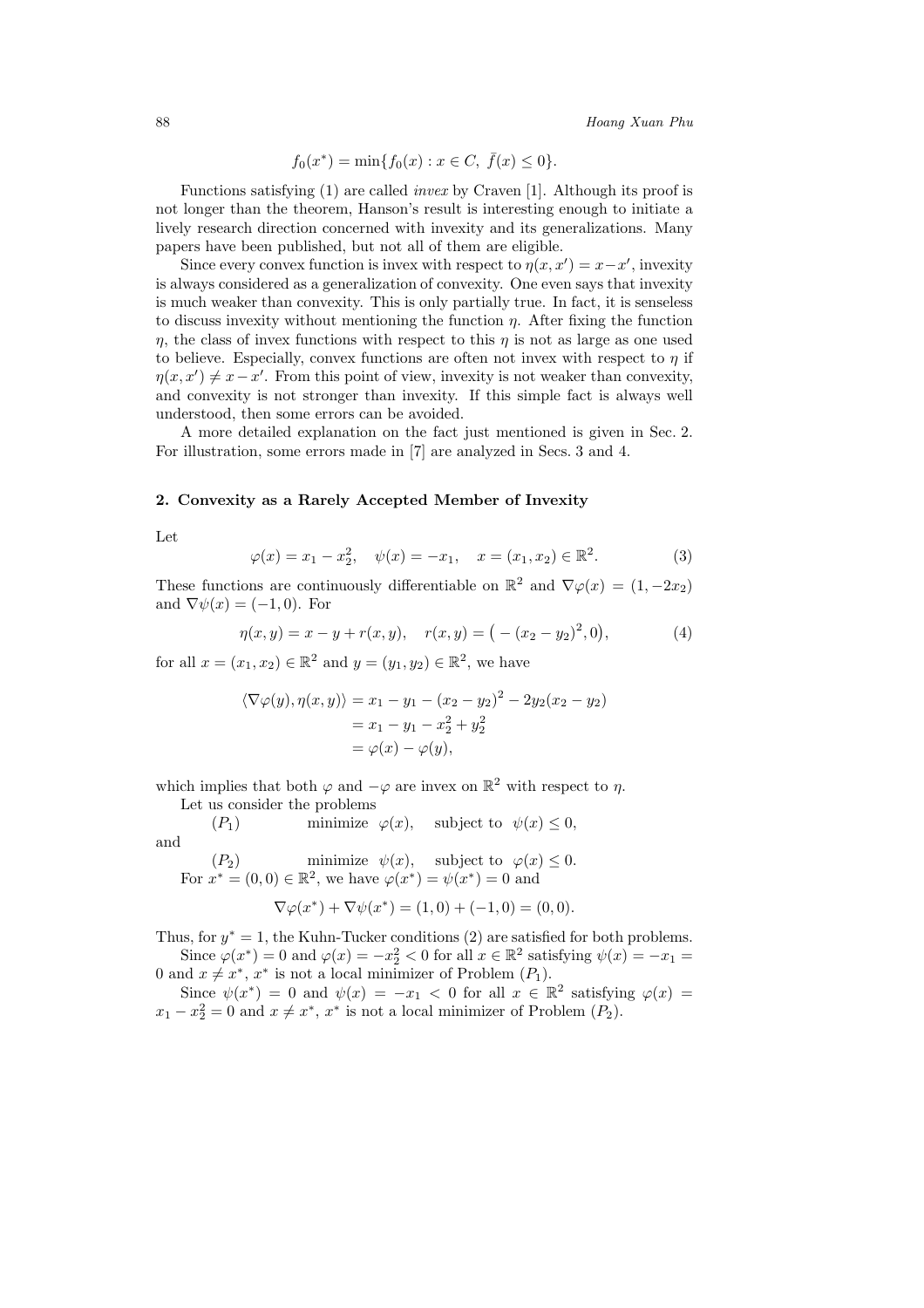We have seen that the invexity of  $\varphi$  and the convexity of  $\psi$  are not sufficient for a Kuhn-Tucker point of  $(P_1)$  or  $(P_2)$  to be a local minimizer. This situation may occur even if  $\psi$  is a strictly convex function. For instance, if

$$
\psi(x) = -x_1 + \frac{1}{2}(x_1^2 + x_2^2)
$$

then

$$
\psi(x^*) = 0
$$
,  $\nabla \varphi(x^*) + \nabla \psi(x^*) = (1,0) + (-1,0) = (0,0)$ 

for  $x^* = (0,0)$ , and for all  $x \in \mathbb{R}^2$  satisfying  $x_1 = x_2^2$  and  $0 < x_1 < 1$ , we have  $-x_1 + x_1^2 < 0$  and

$$
\psi(x) = -x_1 + \frac{1}{2}(x_1^2 + x_2^2) = \frac{1}{2}(-x_1 + x_1^2) < 0,
$$

i.e., the Kuhn-Tucker point  $x^* = (0,0)$  is not a local minimizer of Problem  $(P_2)$ . It is easy to show that this  $x^*$  is also a Kuhn-Tucker point of  $(P_1)$ , which is not a local minimizer.

Note that  $\varphi$  stated in (3) is invex with respect to several  $\eta$  which are different from the one given in (4). For instance, for

$$
\eta(x, y) = -(|x_1| + x_2^2 + |y_1|) \nabla \varphi(y)
$$

and for all  $x = (x_1, x_2) \in \mathbb{R}^2$ ,  $y = (y_1, y_2) \in \mathbb{R}^2$ , we have

$$
\varphi(x) - \varphi(y) = x_1 - x_2^2 - y_1 + y_2^2
$$
  
\n
$$
\geq -(|x_1| + x_2^2 + |y_1|)
$$
  
\n
$$
\geq -(|x_1| + x_2^2 + |y_1|) (1 + 4y_2^2)
$$
  
\n
$$
= \langle \nabla \varphi(y), \eta(y, x) \rangle,
$$

which implies that  $\varphi$  is invex on  $\mathbb{R}^2$  with respect to this  $\eta$ . But there exists no function  $\eta$  such that both functions  $\varphi$  and  $\psi$  are invex with respect to  $\eta$ , otherwise, due to Hanson's theorem,  $x^* = (0,0)$  should be a minimizer of  $(P_1)$ and of  $(P_2)$ .

The above examples show:

- (a) It is too short to say that invexity is weaker than convexity. On the contrary, for a given invex function which is not convex, its invexity property is so strong that a lot of convex functions cannot be accepted as its invex partners with respect to the same function  $\eta$ .
- (b) Invexity is useful only if *all the needed functions* are invex with respect to the same function  $\eta$ . If some of them do not satisfy this condition, then it is hard to assert something, even if the outsiders are convex or strictly convex. If only some functions are invex with respect to a common  $\eta$  and the others are not, then one must be careful because the desired assertion may remain true without this invexity, or it is possibly false.

What does *"all the needed functions"* mean? If invexity is used to show that a Kuhn-Tucker point is a minimizer, then the objective function and all the constraint functions must be invex respect to the same  $\eta$ . If invexity is used to show  $\lambda > 0$ , where  $\lambda$  is the multiplier in the Kuhn-Tucker conditions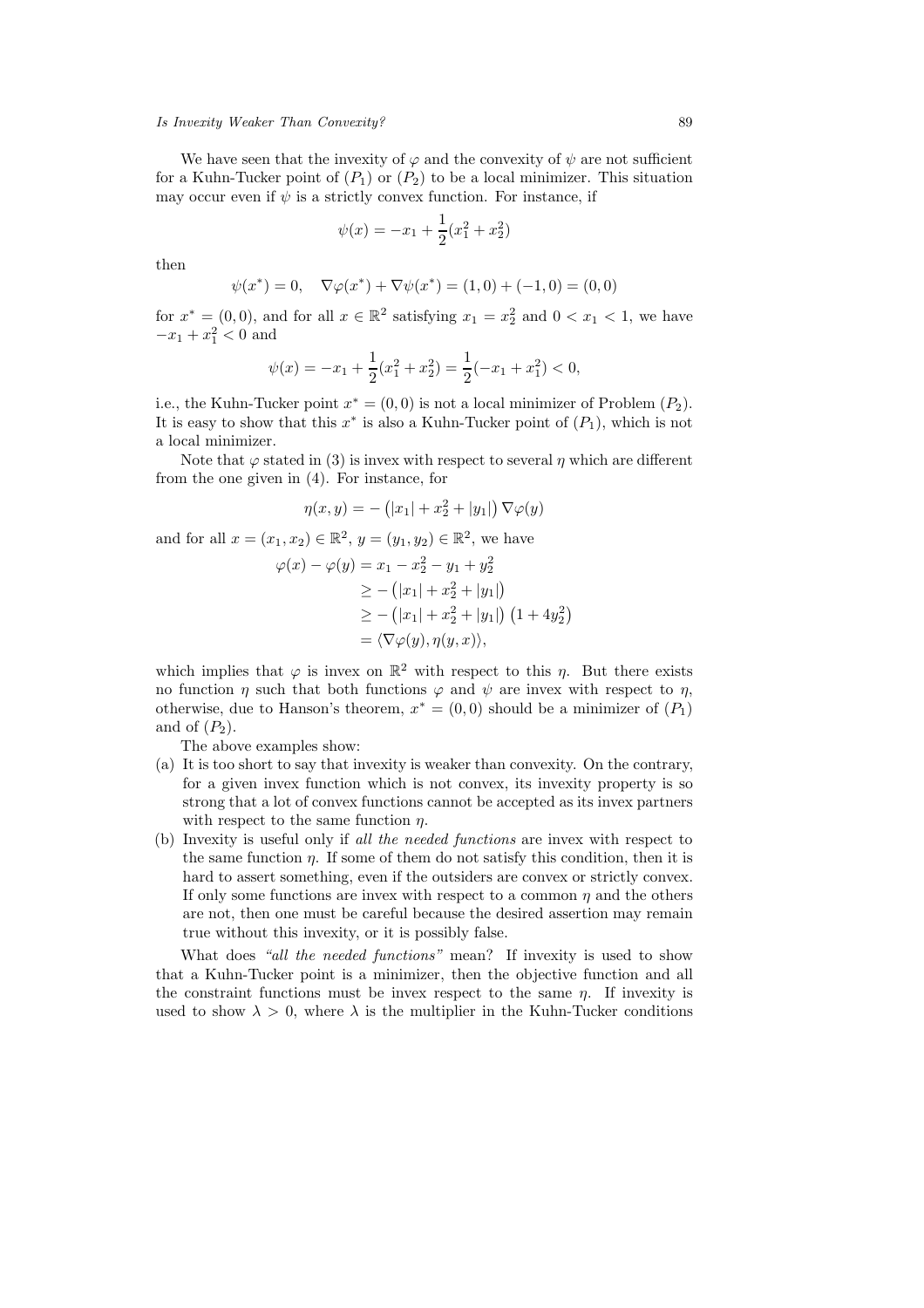corresponding to the objective function, then only all constraint functions must be invex respect to the same  $\eta$ .

In the next sections, we discuss some errors which are easily recognized with the help of the preceding remarks.

# **3. An Error Related to Optimization with Pseudo-Invex Objective Function**

Let X be a Banach space,  $Q_1, ..., Q_m, Q_{m+1}$  be subsets of X, and f be a realvalued function defined on X. Consider the problem<br>
(P<sub>3</sub>) minimize  $f(x)$ , subject to  $x \in Q$ ,

 $(P_3)$  minimize  $f(x)$ , subject to  $x \in Q$ ,

where  $Q = \bigcap_{i=1}^{m+1} Q_i$ . Let  $x^* \in Q$  and let<br>*i* K<sub>o</sub> be the cone of decreasing direction

- $K_0$  be the cone of decreasing directions v of f at  $x^*$  defined by: There are a neighborhood U of v and numbers  $\alpha < 0$  and  $\epsilon_0 > 0$  such that  $f(x^* + \epsilon u) \leq$  $f(x^*) + \epsilon \alpha$  for every  $\epsilon \in (0, \epsilon_0)$  and  $u \in U$ ;
- $-K_1, ..., K_m$  be the cones of admissible directions v of the inequality-type constraints  $Q_1, ..., Q_m$  at  $x^*$  defined by: There are a neighborhood U of v and a number  $\epsilon_0 > 0$  such that  $x^* + \epsilon u \in Q_i$  for every  $\epsilon \in (0, \epsilon_0)$  and  $u \in U$ , where  $i = 1, ..., m$ , respectively;
- $-K_{m+1}$  be the cone of tangent directions of the equality-type constraint  $Q_{m+1}$ at  $x^*$ .

Denote by  $K_i^*$  the dual cone of  $K_i$ :

$$
K_i^* = \{ \xi \in X^* : \langle \xi, x \rangle \ge 0, \ \forall x \in K_i \}.
$$

Let us consider the following sufficient condition:

**Assertion 1.** (Luu and Kien [7], Theorem 3.1)

*Assume that*

(a) *The function* f *is locally Lipschitz at* x<sup>∗</sup> *and it has directional derivative at* <sup>x</sup><sup>∗</sup> *in any directions;* f *is pseudo-invex at* x<sup>∗</sup> *on* Q *with the scale function*

$$
\eta(x, x^*) = x - x^* + r(x, x^*),
$$

*where*

$$
||r(x, x^*)||/||x - x^*|| \to 0
$$
 whenever  $||x - x^*|| \to 0;$ 

(b)  $Q_1, \ldots, Q_m$ , and  $Q_{m+1}$  are convex sets such that there exists

$$
\hat{x} \in \bigcap_{i=1}^{m} (\text{int } Q_i) \cap Q_{m+1},
$$

*where*  $int Q_i$  *denotes the interior of*  $Q_i$ ;

(c) *There exist*  $\xi \in K_i^*$   $(i = 0, 1, ..., m + 1)$ *, not all zero, such that* 

$$
\xi_0 + \xi_1 + \dots + \xi_{m+1} = 0.
$$

*Then* x<sup>∗</sup> *is a local minimum of* <sup>f</sup> *over* <sup>Q</sup>*.*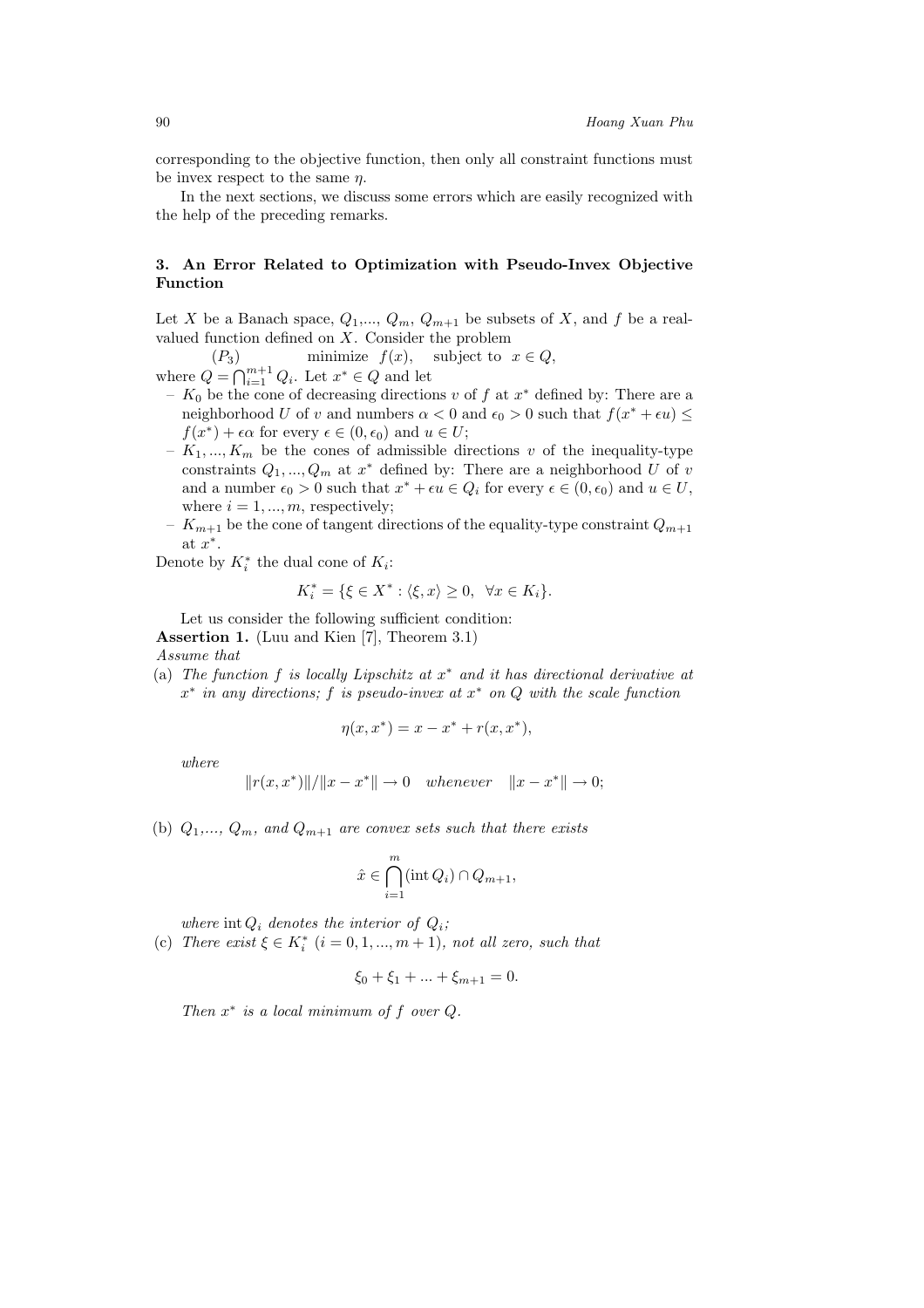Recall that a function  $f : X \to \mathbb{R}$  having directional derivatives at  $y \in Q \subset X$ is said to be *pseudo-invex at y* on Q with respect to  $\eta: X \times X \to X$  if, for all  $x \in Q$ ,

$$
f'(y; \eta(x, y)) \ge 0 \quad \text{implies} \quad f(x) - f(y) \ge 0.
$$

Obviously, this kind of pseudo-invexity follows from the invexity defined for Fréchet differentiable functions as follows: f is called *invex at* y with respect to η if

$$
f(x) - f(y) \ge f'(y)\eta(x, y) \quad \text{for all} \ \ x \in X.
$$

and f is named *invex* with respect to  $\eta$  if it is invex at every  $y \in X$  (see [1]).

In Assertion 1, only the objective function  $f$  is assumed to be pseudo-invex, while the other constraint functions defining  $Q_1, ..., Q_m$ , and  $Q_{m+1}$  are convex, i.e., not necessarily pseudo-invex or invex with respect to the same  $\eta$ . Thus, according to our remarks in Sec. 2, the assumption of pseudo-invexity could be redundant, or the assertion could be wrong. In fact, to show that the assertion is wrong, we now present a simple example with an invex objective function.

*Counter example 1.* Consider a concrete example of  $(P_3)$ , where  $m = 1$ ,

$$
f(x) = x_1 - x_2^2, \quad x = (x_1, x_2),
$$
  
\n
$$
Q_1 = \{(x_1, x_2) \in \mathbb{R}^2 : x_1 \ge -1\},
$$
  
\n
$$
Q_2 = \{(x_1, x_2) \in \mathbb{R}^2 : x_1 = 0\},
$$

and  $x^* = (0, 0) \in Q = Q_1 \cap Q_2 = Q_2$ . As shown in Sec. 2,  $f(x) = x_1 - x_2^2$  is invex on  $\mathbb{R}^2$  with respect to invex on  $\mathbb{R}^2$  with respect to

$$
\eta(x,y) = x - y + r(x,y), \quad r(x,y) = (-(x_2 - y_2)^2, 0).
$$

Since

$$
0 \le \frac{\|r(x,y)\|}{\|x-y\|} = \frac{(x_2 - y_2)^2}{\left((x_1 - y_1)^2 + (x_2 - y_2)^2\right)^{\frac{1}{2}}} \le \frac{(x_2 - y_2)^2}{|x_2 - y_2|} = |x_2 - y_2|
$$

for  $x_2 \neq y_2$  and since  $||r(x, y)|| = 0$  for  $x_2 = y_2$ , we have

$$
||r(x,y)||/||x-y|| \to 0
$$
 as  $||x-y|| \to 0$ .

Obviously,  $Q_1$  and  $Q_2$  are convex and  $x^* \in \text{int } Q_1 \cap Q_2$ . Since  $K_0 = \{(v_1, v_2) \in \mathbb{R}^2 : v_1 \geq 0 \}$   $K_1 = \mathbb{R}^2$  and  $K_2 = \{(v_1, v_2) \in \mathbb{R}^2 : v_1 = 0 \}$  for  $\xi_2 = (-1, 0) \in K^*$  $\mathbb{R}^2 : v_1 < 0$ ,  $K_1 = \mathbb{R}^2$ , and  $K_2 = \{(v_1, v_2) \in \mathbb{R}^2 : v_1 = 0\}$ , for  $\xi_0 = (-1, 0) \in K_0^*$ ,<br> $\xi_1 = (0, 0) \in K^*$  and  $\xi_2 = (1, 0) \in K^*$  it holds  $\xi_2 + \xi_1 + \xi_2 = 0$ . Hence all the  $\xi_1 = (0,0) \in K_1^*$ , and  $\xi_2 = (1,0) \in K_2^*$ , it holds  $\xi_0 + \xi_1 + \xi_2 = 0$ . Hence, all the assumptions of Assertion 1 are satisfied. Therefore, it ensures that  $x^* = (0,0)$  is assumptions of Assertion 1 are satisfied. Therefore, it ensures that  $x^* = (0,0)$  is a local minimizer. But, on the admissible set  $Q = \{(x_1, x_2) \in \mathbb{R}^2 : x_1 = 0\}$ , the objective function is  $f(x) = -x_2^2$ , which has no local minimizer. This example shows that Assertion 1 i.e. Theorem 3.1 in [7] is false shows that Assertion 1, i.e., Theorem 3.1 in [7], is false.

### **4. Error Related to Optimization with Invex Constraint Functions**

Let f be a real-valued function defined on a Banach space  $X$ , and g a mapping from  $X$  into a Banach space  $Y$ . Let  $K$  be a closed convex cone in  $Y$ . Consider the problem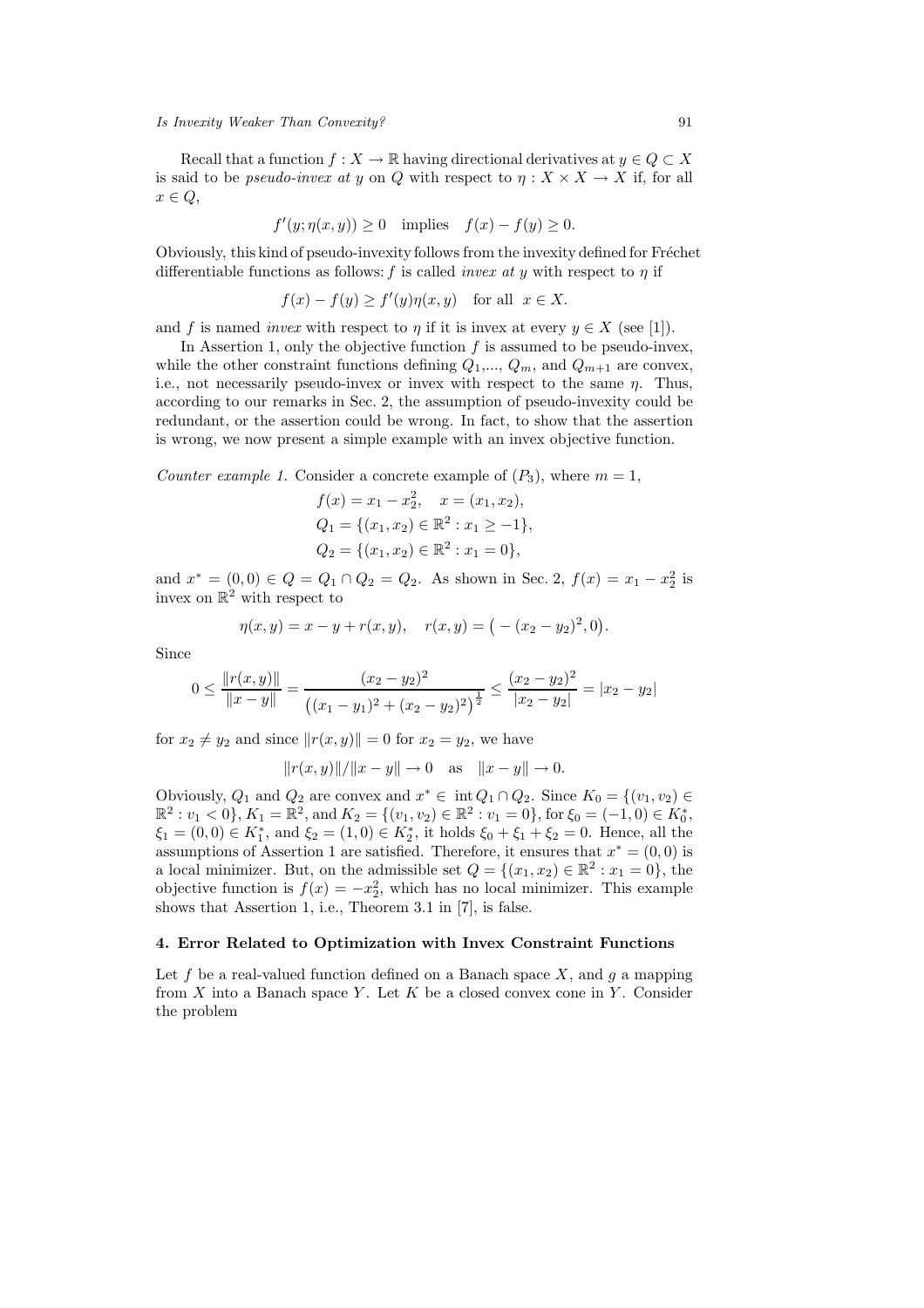$$
(P_4) \qquad \begin{cases} \text{minimize } f(x), \\ \text{subject to } g(x) \in -K. \end{cases}
$$

For  $x^* \in M = \{x \in X : g(x) \in -K\}$ , denote

$$
K_{g(x^*)} = K + \{\lambda g(x^*) : \lambda \in \mathbb{R}\},
$$
  
\n
$$
L_M(x^*) = \{v \in X : g'(x^*)v \in -K_{g(x^*)}\}.
$$

Suppose that f and g are Fréchet differentiable of first and second-order at  $x^*$ . For

$$
L(x, y^*, \lambda) = \lambda f(x) + \langle y^*, g(x) \rangle \quad (x \in X, \ \lambda \in R, \ y^* \in Y^*),
$$

assume that

$$
\exists y^* \in Y^* : L_x(x^*, y^*, \lambda) = 0, \ \langle y^*, g(x^*) \rangle = 0,
$$
\n(5)

and 
$$
\exists \delta > 0 \ \exists \beta > 0 : L_{xx}(x^*, y^*, 1)(v, v) \ge \delta ||v||^2
$$
  
for all  $v \in L_M(x^*) \cap \{v \in X : \langle y^*, g'(x^*)v \rangle \le \beta ||v||\}.$  (6)

**Assertion 2.** (Luu and Kien [7], Theorem 4.4)

*Let* <sup>x</sup><sup>∗</sup> <sup>∈</sup> M*. Assume that* (5) *and* (6) *hold. Suppose, in addition, that the mapping* <sup>g</sup> *is* <sup>K</sup>*-invex at* <sup>x</sup><sup>∗</sup> *on* M *with a scale mapping* η *satisfying*

$$
\eta(x, x^*) = x - x^* + r(x, x^*) \quad \text{for all} \ \ x \in M,
$$

*where*  $||r(x, x^*)||/||x-x^*|| \to 0$  *as*  $||x-x^*|| \to 0$ *. Then there exist number*  $\alpha > 0$ *and*  $\rho > 0$  *such that* 

$$
f(x) \ge f(x^*) + \alpha \|x - x^*\| \quad \text{for all} \ \ x \in M \cap B(x^*; \rho), \tag{7}
$$

*where*  $B(x^*; \rho) = \{x \in X : ||x - x^*|| < \rho\}.$ 

Recall that a Fréchet differentiable function  $g : X \to Y$  is said to be K-invex at  $y \in M$  on M with respect to  $\eta: X \times X \to X$  if

$$
g(x) - g(y) - g'(y)\eta(x, y) \in K \quad \text{for all} \ \ x \in M.
$$

Function g is called K-invex with respect to  $\eta$  if this property holds for all  $x \in X$ and  $y \in X$ .

**Assertion 3.** (Luu and Kien [7], Theorem 4.5)

*Let* x<sup>∗</sup> <sup>∈</sup> <sup>M</sup>*. Assume that* (5) *and* (6) *hold. Suppose, furthermore, that the following condition is fulfilled:*

$$
0 \in \text{ int } \left( g'(x^*)X + K \right). \tag{8}
$$

*Then there exist number*  $\alpha > 0$  *and*  $\rho > 0$  *such that* (7) *holds.* 

Assertion 2 states a sufficient condition for a special kind of local minima. For this purpose, if invexity is really useful then it should be assumed both for the objective and the constraint functions. But, in Assertion 2, the  $K$ -invexity is only assumed for the constraint function  $g$  and not for the objective function  $f$ .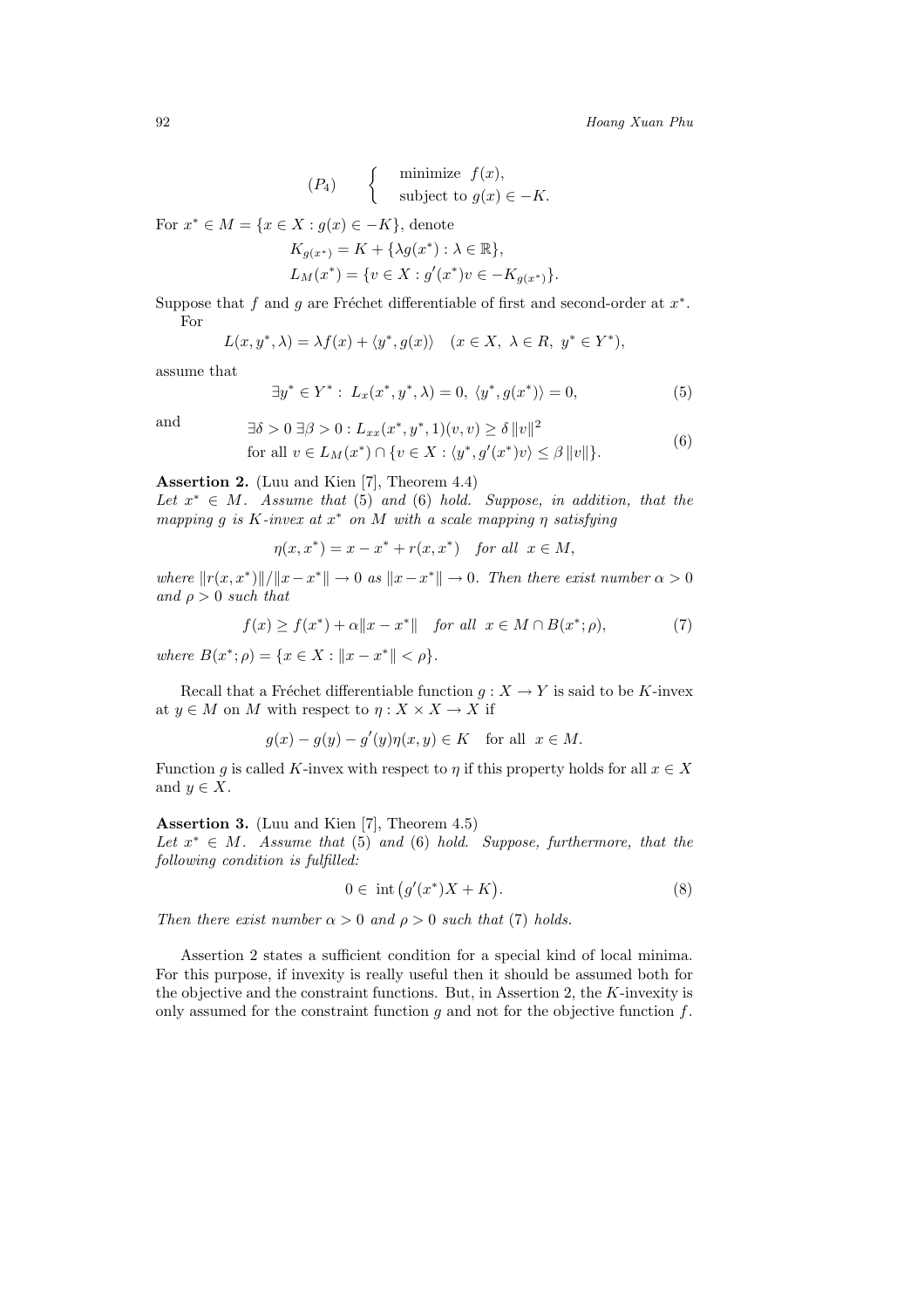Due to the remarks in Sec. 2, the assumption on  $K$ -invexity could be redundant, or the assertion could be wrong. Indeed, we will show that both cases appear, i.e., the invexity is redundant and the assertion is wrong.

*Counter example 2.* Let  $X = Y = \mathbb{R}$ ,  $K = \mathbb{R}_+$ , and  $f(x) = g(x) = x$ . For  $x^* = 0$ ,  $\lambda = 1$ , and  $y^* = -1$ , (5) is fulfilled. Since  $K_{g(x^*)} = K = \mathbb{R}_+$  and  $M = -\mathbb{R}_+$ , we have

$$
L_M(x^*) = \{v \in \mathbb{R} : v \le 0\} = -\mathbb{R}_+
$$

and, for  $\beta = 1/2$ ,

$$
\{v \in X : \langle y^*, g'(x^*)v \rangle \le \beta ||v||\} = \{v \in \mathbb{R} : -v \le |v|/2\} = \mathbb{R}_+,
$$

which yields

$$
L_M(x^*) \cap \{v \in \mathbb{R} : \langle y^*, g'(x^*)v \rangle \leq \beta ||v||\} = \{0\}.
$$

Hence, it follows from  $L(x, y^*, 1) = x - x = 0$  that (6) is satisfied for an arbitrary  $\delta > 0$  and  $\beta = 1/2$ . Since g is linear, and therefore K-invex (everywhere) with respect to  $\eta(x, y) = x - y$ , Assertion 2 implies that  $x^* = 0$  is a local minimizer. Since  $g'(x^*)X + K = \mathbb{R} + \mathbb{R}_+ = \mathbb{R}$ , (8) is fulfilled. Therefore, Assertion 3 also<br>vields the same But the function  $f(x) = x$  has no local minimizer in  $M = -\mathbb{R}$ . yields the same. But the function  $f(x) = x$  has no local minimizer in  $M = -\mathbb{R}_+$ . Hence, both Assertion 2 and Assertion 3, i.e., Theorems 4.4 and 4.5 in [7], are false.

In the above example, both objective and constraint functions  $f$  and  $g$  are linear. Nevertheless, it has no effect. The invexity assumption is really useless and redundant here.

Since there are properties which are only true in higher dimensional spaces, i.e., only if dim  $X \geq 2$ , let us describe an example with  $X = \mathbb{R}^2$ . Moreover, unlike the previous example, in the next example the set  $L_M(x^*) \cap \{v \in X :$  $\langle y^*, g'(x^*)v \rangle \leq \beta ||v||$ } has nonempty interior.

*Counter example 3.* Let  $X = \mathbb{R}^2$ ,  $Y = \mathbb{R}$ ,  $K = \mathbb{R}_+$ ,  $f(x) = x_1^2 - (x_2 + 1)^2$ , and  $g(x) = -x_2$ . For  $x^* = (0, 0)$ ,  $\lambda = 1$ , and  $y^* = -2$ , (5) is fulfilled. Since and  $g(x) = -x_2$ . For  $x^* = (0,0)$ ,  $\lambda = 1$ , and  $y^* = -2$ , (5) is fulfilled. Since  $K_{a(x^*)} = K = \mathbb{R}_+$  and  $M = \{x \in \mathbb{R}^2 : x_2 \ge 0\}$ , we have

$$
L_M(x^*) = \{v \in \mathbb{R}^2 : -v_2 \le 0\} = \{v \in \mathbb{R}^2 : v_2 \ge 0\}
$$

and, for  $\beta = 1$ ,

$$
\{v \in X : \langle y^*, g'(x^*)v \rangle \le \beta ||v||\} = \{v \in \mathbb{R}^2 : (-2)(-v_2) \le ||v||\}
$$
  
= 
$$
\{v \in \mathbb{R}^2 : 2v_2 \le (v_1^2 + v_2^2)^{1/2}\},
$$

which yields

$$
L_M(x^*) \cap \{v : \langle y^*, g'(x^*)v \rangle \le \beta ||v||\} = \{v \in \mathbb{R}^2 : v_2 \ge 0, 3v_2^2 \le v_1^2\}.
$$

Since  $L(x, y^*, 1) = x_1^2 - x_2^2 - 1$ , it follows from  $3v_2^2 \le v_1^2$  that

$$
L_{xx}(x^*, y^*, 1)(v, v) = 2(v_1^2 - v_2^2) = v_1^2 + (v_1^2 - 2v_2^2) \ge v_1^2 + v_2^2 = ||v||^2,
$$